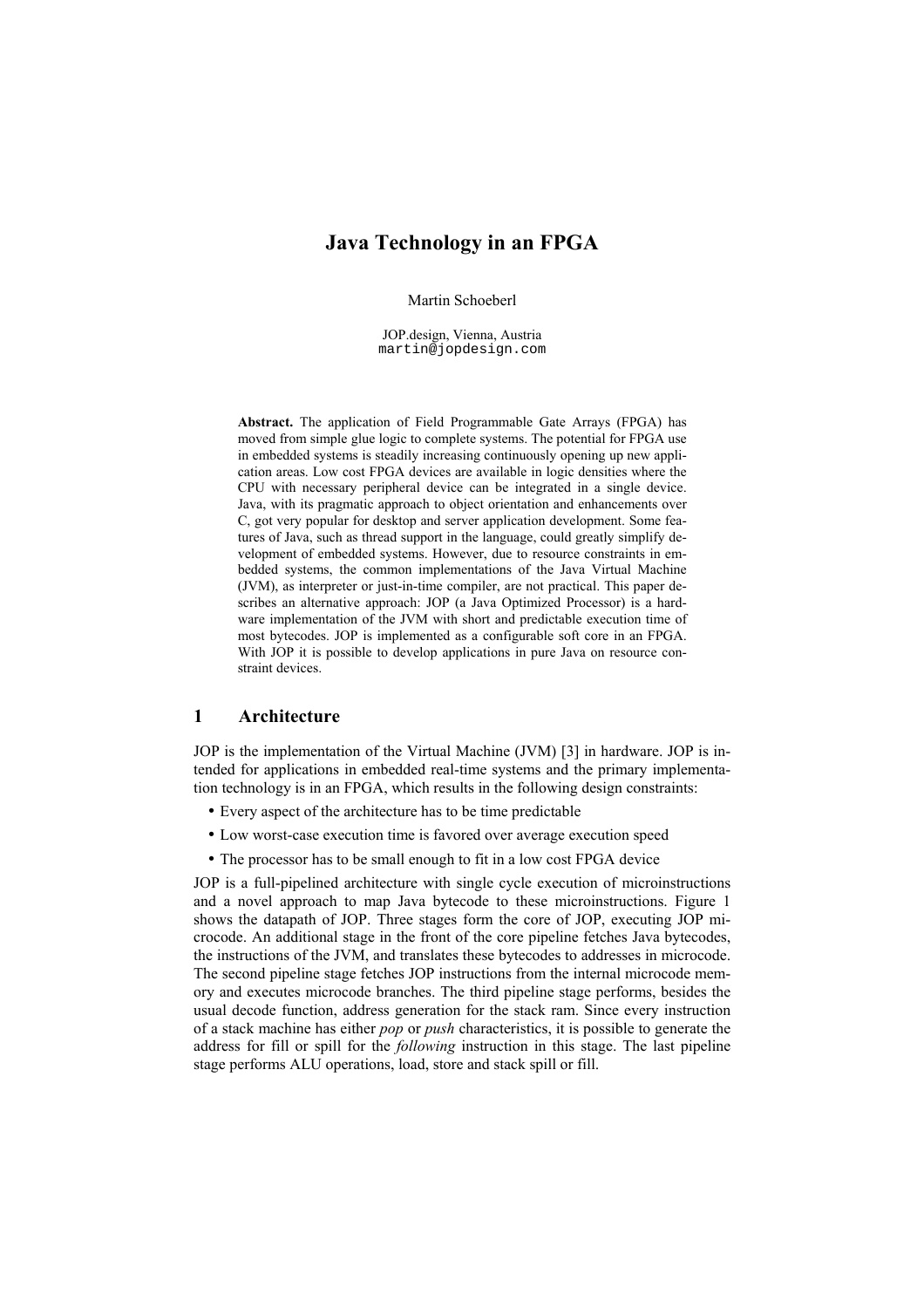

Figure 1. Datapath of JOP

Memory blocks in an FPGA are usually small (e.g. 0.5 KB) with two independent read/write ports of configurable size. With these constraints, a stack machine is an attractive architecture in an FPGA:

- The stack can be implemented in internal memory
- A register file in a RISC CPU needs two read ports and one write port for single cycle instructions. A stack needs only one read and one write port
- Instruction set is simpler and instruction coding can be reduced to 8 bit
- No data forwarding is necessary

The basic stack is implemented in a FPGA memory block. The two top elements of the stack are implemented as register  $A$  and  $B$ . Every arithmetic/logical operation is performed with  $A$  and  $B$  as source and  $A$  as destination. All load operations (local variables, internal register and memory) result in the value loaded in  $A$ . Therefore no write back pipeline stage is necessary.  $\vec{A}$  is also the source for store operations. Register  $B$  is never accessed directly. It is read as implicit operand or for stack spill on push instructions and written during stack spill and fill. Instructions of a stack machine can be categorized with respect to stack manipulation in pop or push:

Pop instructions reduce the stack. Register  $B$  (TOS-1) from the execution stage is filled with a new word from stack RAM. The stack pointer is decremented. In short: A op B  $\rightarrow$  A, stack[sp]  $\rightarrow$  B, sp-1  $\rightarrow$  sp

*Push* instructions generate a new element on the stack. Register  $B$  is spilled to stack RAM and the stack pointer is incremented:

data + A, A + B, B + stack[sp+1], sp+1 + sp

An instruction needs either read or write access to the stack RAM. Access to local variables, also residing in the stack, need simultaneous read and write access: stack[vp+0]  $\rightarrow$  A, A  $\rightarrow$  B, B  $\rightarrow$  stack[sp+1], sp+1  $\rightarrow$  sp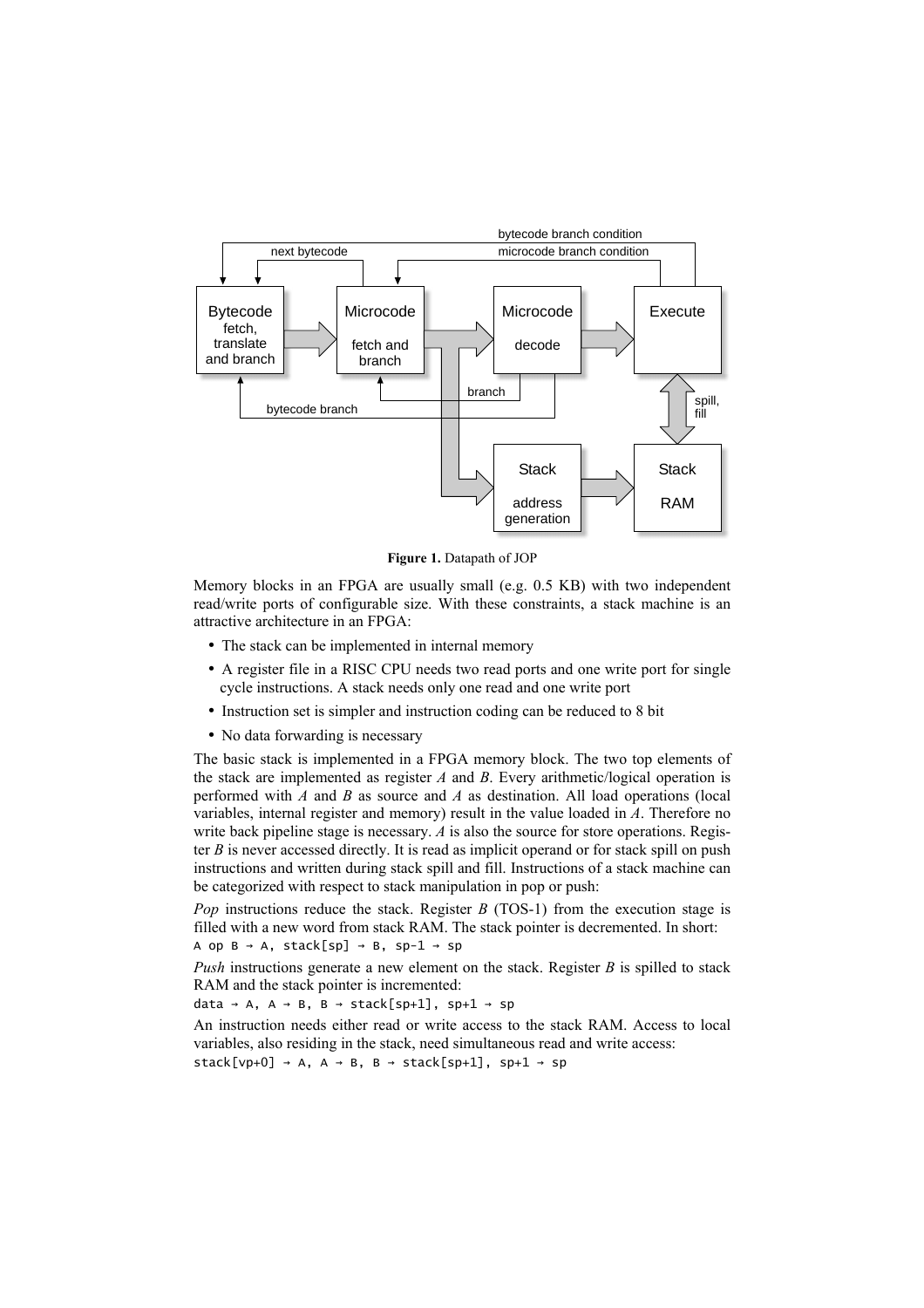#### $\overline{2}$ **Microcode**

There is a great variation in complexity of Java bytecodes, the instructions of the JVM. There are simple instructions like arithmetic and logic operations on the stack. However, the semantic of bytecodes like *new* or *invoke* are too complex for hardware implementation. These bytecodes have to be implemented in a subroutine. One common solution, used in Suns picoJava-II [5], is to execute a subset of the bytecode native and trap on the more complex ones. This solution has an overhead (a minimum of 16 clock cycles in picoJava) for the software trap.

A different approach is used in JOP. JOP has its own instruction set (the so called microcode). Every bytecode is translated to an address in the microcode that implements the JVM. If the bytecode has a 1 to 1 mapping with a JOP instruction, it is executed in one cycle and the next bytecode is fetched and translated. For more complex bytecodes, JOP just continues to execute microcode in the following cycles. At the end of this instruction sequence the next bytecode is requested. This translation needs an extra pipeline stage but has zero overheads for complex JVM instructions. Figure 2 shows an example of this indirection. The fetched bytecode is used as an index into the jump table. The jump table contains the start addresses of the JVM implementation in microcode. This address is loaded into the JOP program counter for every executed bytecode.



Figure 2. Data flow for a bytecode instruction

The example in Figure 3 shows the implementation of single cycle bytecodes and a bytecode as a sequence of JOP instructions. In this example, *ineg* takes 4 cycles to execute and after the last instruction (add) for *ineg*, the first instruction for the next bytecode is executed. The microcode is translated with an assembler to a memory initialization file, which is downloaded during FPGA configuration.

| iadd:<br>isub: | add nxt           | $// 1$ to 1 mapping  |
|----------------|-------------------|----------------------|
| ineg:          | sub nxt<br>1di -1 | // there is no -val  |
|                | xor               | $//$ function in the |
|                | $1di$ 1           | $//$ ALU             |
|                | add nxt           | // fetch next bc     |

Figure 3. Implementation of iadd, isub and ineg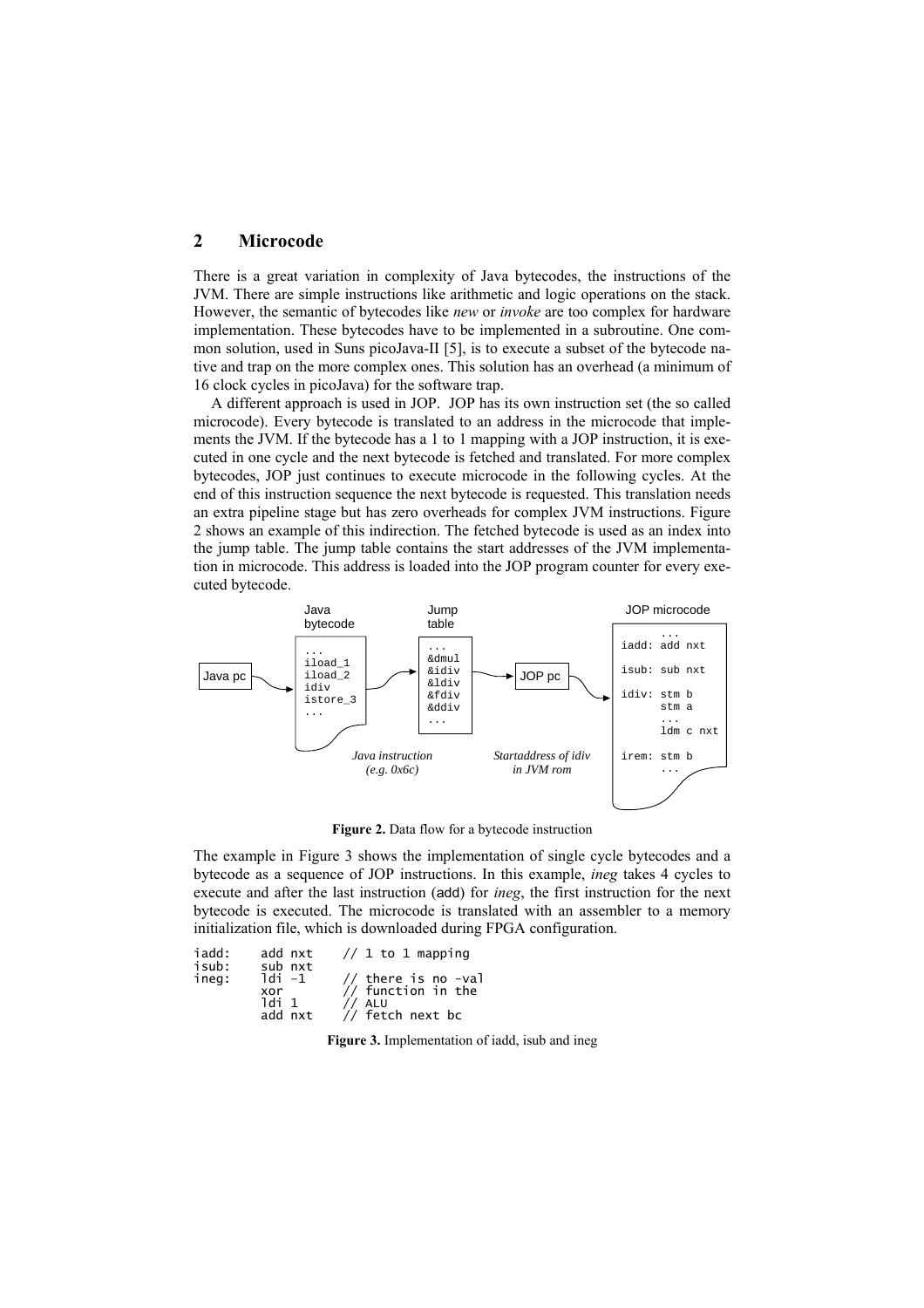#### $\overline{\mathbf{3}}$ **HW/SW Co-Design**

Using a hardware description language and loading the design in an FPGA, the traditional strict border between hardware and software gets blurred. Is configuring an FPGA not more like loading a program for execution?

This looser distinction makes it possible to move functions easily between hardware and software resulting in a highly configurable design. If speed is an issue, more functions are realized in hardware. If cost is the primary concern these functions are moved to software and a smaller FPGA can be used. Let us examine these possibilities on a relatively expensive function: multiplication. In Java bytecode *imul* performs a 32 bit signed multiplication with a 32 bit result. There are no exceptions on overflow

Since single cycle multiplications for 32 bits are far beyond the possibilities of current FPGAs, we can implement *imul* with a sequential booth multiplier in VHDL. Three JOP instructions are used to access this function. If we run out of resources in the FPGA, we can move the function to microcode. The implementation of imul needs 73 JOP instructions and has an almost constant execution time. JOP microcode is stored in an embedded memory block of the FPGA. This is also a resource of the FPGA. We can move the code to external memory by implementing *imul* in Java bytecode. Bytecodes not implemented in microcode result in a static method call from a special class (com.jopdesign.sys.JVM). The class has prototypes for every bytecode ordered by the bytecode value. This allows us to find the right method by indexing the method table with the value of the bytecode. The additional overhead for this implementation is a call and return with the cache refills.

Table 1 lists the resource usage and execution time for the three implementations. Executions time is measured with both operands negative, the worst-case execution time for the software implementations. Only a few lines of code have to be changed to select one of the three implementations. The showed principle can also be applied to other expensive bytecodes like: *idiv*, *ishr*, *iushr* and *ishl*. As a result, the resource usage of JOP is highly configurable and can be selected for every application.

|           | Hardware [LC] | Microcode [Byte] | Time [Cycle] |
|-----------|---------------|------------------|--------------|
| VHDI      | 300           |                  |              |
| Microcode |               | 72               | 750.         |
| Java      |               |                  | $\sim$ 2300  |

Table 1. Different implementations of imul

#### $\overline{\mathbf{4}}$ **Results**

Table 2 shows resource usage for different soft-core processors and different configurations of JOP implemented in an EP1C6 FPGA from Altera [1]. All configurations of JOP contain a memory interface to 32-bit static RAM and an 8-bit FLASH for the Java program and configuration data. The minimum configuration implements multiplication and the shift operations in microcode. In the core configuration, these operations are implemented as sequential Booth multiplier and a single-cycle barrel shifter. The typical configuration contains some useful I/O devices such as an UART and a